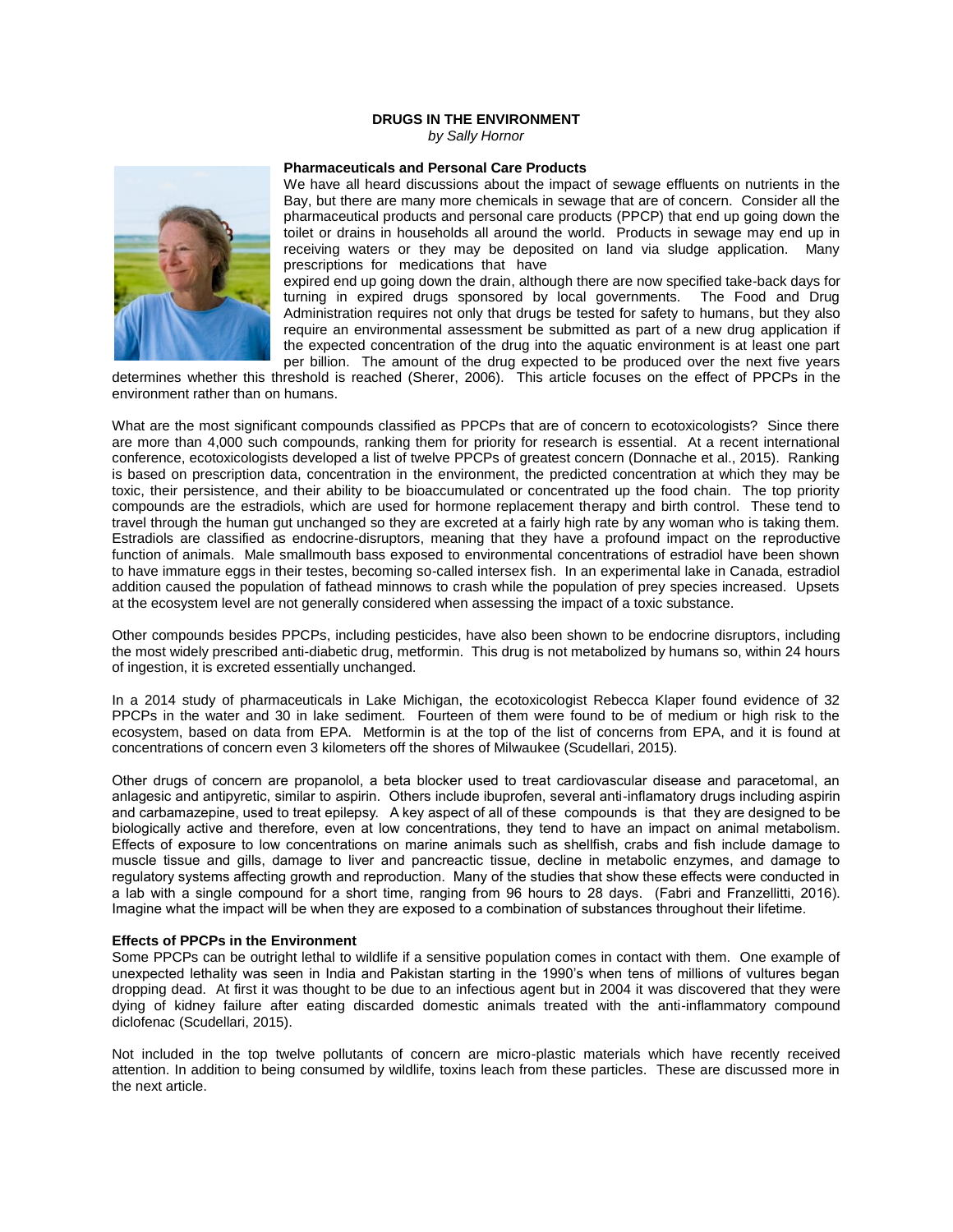There is one antibiotic in the list of 12 PPCPs of concern: sulfamethoxazole, a common sulfa drug. The primary concern with antibiotics in the environment is that some bacteria in nature possess genetic elements that resist the antibiotic and their genes may be passed on to bacteria that have not even been exposed to the sulfa drug. Indeed, microbiologists have found plasmids, which are extra-chromosomal DNA, that contain genes for resistance to eight different antibiotics. Such bacteria end up as the "super bugs" that resist our best antibiotics, causing serious and life-threatening infections.

### **Effects of PCPPs on Animal Behavior**

In addition to all of these impacts at the biochemical and physiological level, there has also been work done recently on the impacts of PPCPs on animal behavior. For example, when predatory perch are exposed to a psychoactive drug, they become more active while their damselfly prey are not affected by the same drug, illustrating that the same compound can effect members of different trophic levels differently.

This same study found that 46% of the drug that was in the prey accumulated in the predator; thus measuring environmental concentrations alone will not necessarily tell us the true exposure of predators in nature. Antidepressants have been shown to reduce territorial aggression in coral reef fish, and both locomotion and agression in Siamese fighting fish. Rainbow trout, however, were unaffected by very high concentrations of the same drugs. The anti-depressant drug fluoxetine (Prozac) is the number 2 ranked PPCP. Side effects of this drug in humans are loss of libido and loss of appetite. When white bass and striped bass and goldfish are exposed to this drug, their feeding rate declines. Similarly, wild-caught starlings given fluoxetine ate less and at the wrong times. They fed throughout the day rather than at dawn and dusk. Not feeding heavily at dusk in the winter could result in death.

Exposure to the psychiatric drug diazepam caused increased activity in zebrafish and pumpkinseed. Antihistimines and the anti-epileptic drug carbamazepine caused fathead minnows to feed at a slower rate. Responses to drugs such as these are likely to be significant in wildlife, perhaps resulting in changes in population dynamics and food webs (Brodin et al., 2014).

# **Environmental Fate**

What is the environmental fate of all these compounds once they leave our hands? Of course we don't really know the answer, but we are beginning to learn about some of the fates of PPCPs in the environment. They are ubiquitous and although their concentrations are generally quite low, they are persistent. Wastewater treatment plants (WWTPs) are not designed to reduce the concentrations of PPCPs, and they vary greatly in their ability to do so. In Germany, the removal of 14 drugs by a WWTP was quantified. For most of the drugs tested, the facility removed overall about half of the original concentration, but this ranged from only 7% for carbamazepine to 96% for propranolol. It is important to note that the metabolic breakdown products of drugs can be as or more toxic than the parent compound (Scherer, 2006).

Samples taken from sediment cores have shown that the anti-anxiety drug oxazepam has been accumulating in sediment layers for over 30 years. Based on the samples, researchers were able to determine the year that the drug went on the market and they can correlate the concentration in the sediment with the number of prescriptions written each year. No degradation of the drug had occurred over that time. In general, environmental conditions such as temperature, salinity, pH, and organic content will certainly affect the rate at which a chemical is degraded. In the case of the water-sediment-interface, where many compounds end up, it is tremendously complex and very hard to predict the true fate of the myriad chemicals that we dump into our waterways every day. Although the concentrations of PPCPs are low in natural systems, they are predictably higher in the vicinity of WWTPs, and this is the area often studied to determine ecological impacts. Clams, sea urchins and fish that live in the Antarctic Ocean in the vicinity of the Scott and McMurdo stations have shown elevated concentrations of estradiols and anti-anxiety medications in their tissue (Fabri and Franzellitti, 2016).

# **How We Can Reduce These Compounds in our Waterways**

Once they are in sewage, there is some decomposition by the bacteria in sewage, but, again, some breakdown products may be just as or more toxic than the original compound. Treatment of secondary effluents by UV or ozonation or nanofiltration may also reduce concentrations, but at a high cost. None of these treatments work for all contaminants and, in the case of ozonation, there is the possibility of making a drug more toxic. It is preferable to prevent their presence in sewage to begin with. One suggestion is to design drugs that degrade quickly but this would decrease their stability. Drugs could also be designed with a more efficient delivery system so that the dose could be decreased. Encouraging collection of expired drugs at take-back events is a natural solution. Collected drugs are generally disposed of by incineration. Also, drugs and their packaging could be designed with a longer shelf life. (Boxall et al., 2012)

Concentrations of PPCPs in nature is generally quite low, so humans are not considered to be at risk from these, but the development of antibiotic-resistant bacteria is of concern and calls for careful disposal of expired drugs.